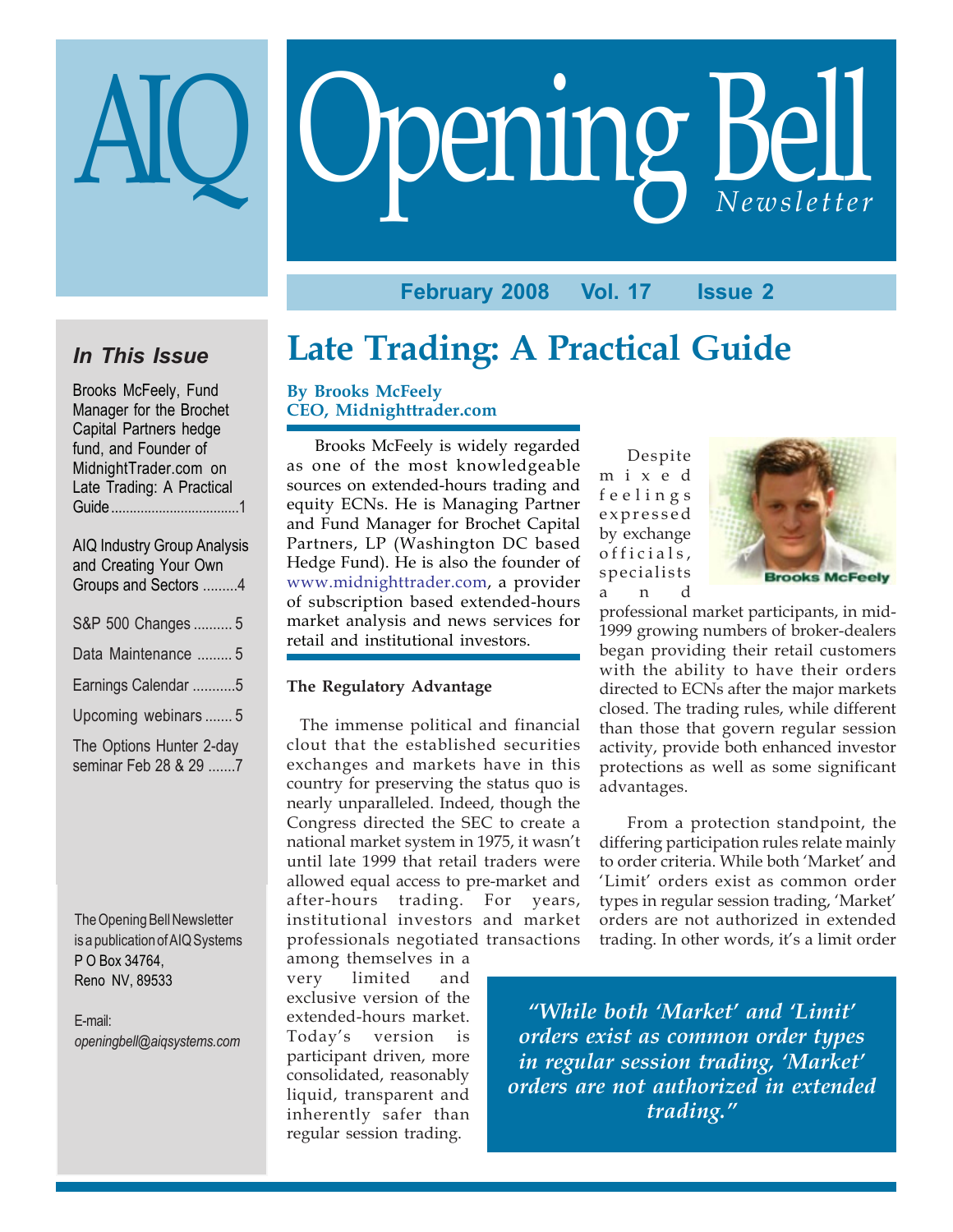hours would be a great<br>disadvantage, it's quite-the-opposite. only environment overnight. While it may appear that the elimination of market orders during the extendedhours would be a great As seasoned traders know, market orders are typically used by unsophisticated retail investors, unnecessarily giving up significant price concessions to get small orders filled.

Listen up short sellers. Extendedhours trading rules provide a little know benefit and advantage not available during the 9:30 am – 4:00 pm EST day session. While regular session participants may only short stock in accordance with the "plus tick rule", after-hours executions are exempt from this rule which requires every short sale transaction be entered at a price that is higher than the price of the previous trade. The uptick rule was designed to prevent short sellers from adding to the downward momentum when the price of an asset is already experiencing sharp declines. Watch out below!

Despite the SEC's best efforts to over regulate individual investor participation in the capital markets,

## **AIQ Opening Bell Newsletter**

P.O. Box 34764, Reno, NV 89533

AIQ Opening Bell does not intend to make trading recommendations, nor do we publish, keep or claim any track records. It is designed as a serious tool to aid investors in their trading decisions through the use of AIQ software and an increased familiarity with technical indicators and trading strategies. AIQ reserves the right to use or edit submissions.

While the information in this newsletter is believed to be reliable, accuracy cannot be guaranteed. Past performance does not guarantee future results.

**© 1992-2008, AIQ Systems**





the open of regular trading offers significant advantages with increased protection that should not be overlooked.

#### **The Short Story After Hours**

Fear is stronger than greed. When companies report weaker than

expected quarterly earnings, a primary driver of extended trading, traders often waste no time in voting their collective displeasure. Typically, within seconds of an

earnings release in the after-hours or pre-market, significant volume and price activity follow with dramatic results. Large and small cap stocks alike often move significantly higher or lower on tremendous after hours volume, typically equal to or greater than fifty percent of the issues average volume for an entire day.

Where is the opportunity? How can I possibly react within seconds of an earnings release or other news? Forget everything you've learned about reacting to news in regular session trading. Event driven trading

transacting after the close and before in the regular session is far more difficult and restrictive (on the short side) than in the after-hours. Regular session event trading requires a finger on the trigger at all times and the ability to compete with automated trading programs and algorithms. For even the most seasoned retail traders it's a losing game.

> *"While regular session participants may only short stock in accordance with the "plus tick rule", after-hours executions are exempt from this rule."*

> > Despite the surge of trading and almost instantaneous institutionally driven repricing following significant news after the close, there remain opportunities for the retail trader which doesn't require rapid fire trading. Let's take a close look at a recent earnings event driven trading on Whole Foods Market, Inc. (WFMI) in the after-hours and following day (figure 1).

> > Whole Foods Market released disappointing earnings after the close on Wednesday, May 9, 2007. According to MidnightTrader.com,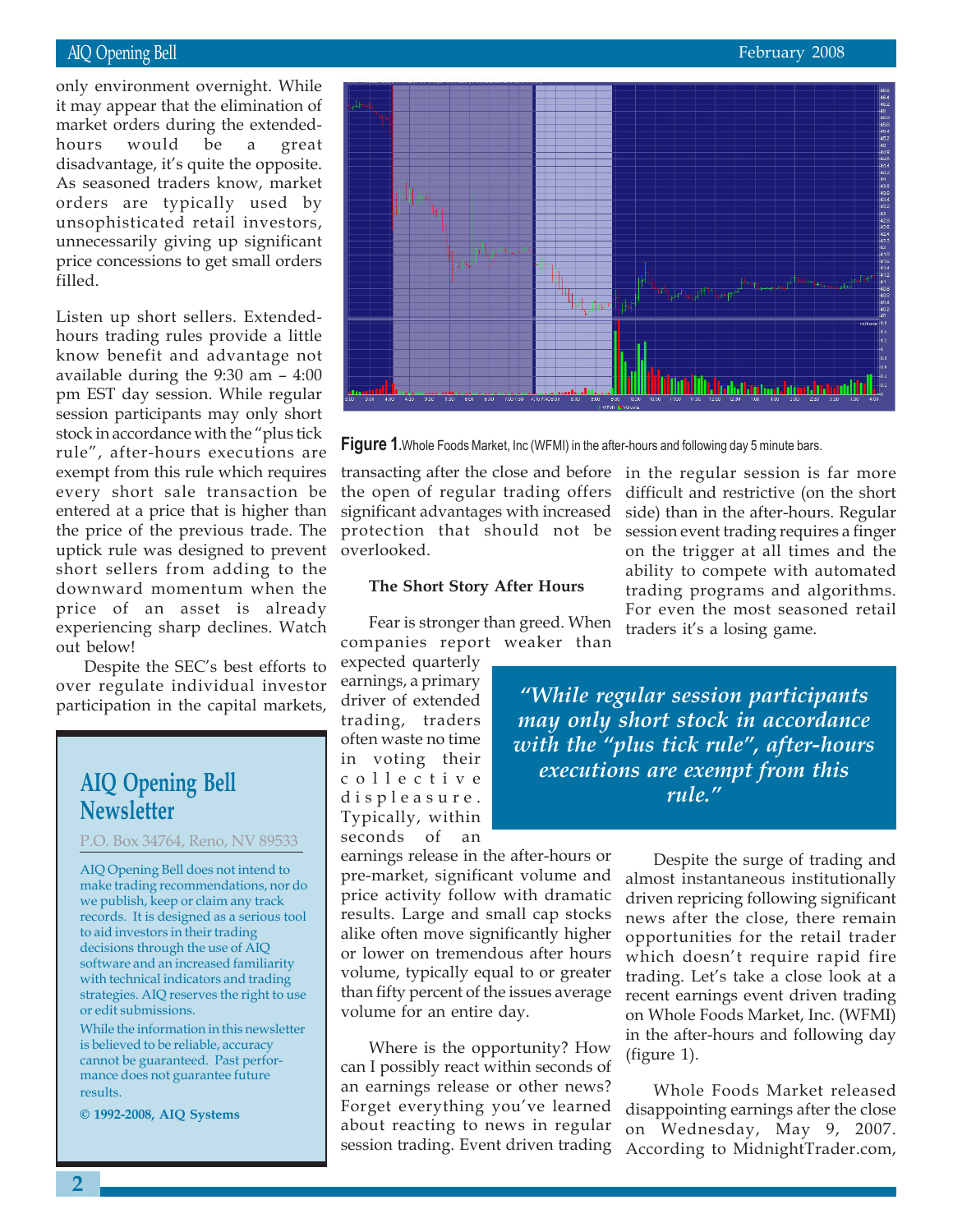WFMI dropped immediately following the news of an earnings and sales shortfall, plummeting from the regular 4 PM closing price of \$45.80 to just under \$43 or better than 6% within one minute. Using historical extended-hours trading data provided by MidnightTrader.com as a guide, there appeared to be even more room to the downside.

The last time WFMI reported a comparable earnings and sales shortfall was on the evening of July 31, 2006, when MidnightTrader.com reported that the issue tumbled 7.2% after hours. It slid further the next day, losing a whopping 11.7% by the closing bell on August 1<sup>st</sup>. Short sellers who took a position in the hours following the release that night stood to gain at least 4% within 24 hours. No need to trade within seconds or even minutes following the release, giving night traders with access to real-time after hours trading information plenty of time to digest the news and accumulate a short position.

An inspection of the 5 minute chart of WFMI (figure 1) reveals the orderly after hours and pre-market decline. Clearly, the shorting opportunity was easily available at anytime during the after-hours and early pre-market sessions. By the time the opening bell rang, the downside was already priced in. Too late for the rest of Wall Street to participate.

Liquidity you ask? Not a problem. WFMI recorded after hours volume that night of over 1.7 million shares, better than 50% of its average daily volume.

It's not only earnings moving stocks and creating short opportunities after hours. After the bell on the evening of Monday May  $14<sup>th</sup>$ , Amgen (AMGN) fell steadily lower following reports that Medicare was considering limiting payments for Amgen and Johnson & Johnson's (JNJ) anemia drugs due to safety concerns. As shown in figure 2, AMGN gradually fell 3.5% from the



**Figure 2.**Amgen (AMGN)

4 PM price of \$56.15 to \$54.15 by or its reaction history. the 8 PM close of after hours trading.

## **Management**

While there are certainly tremendous short sale opportunities after hours, there are also risks. Not unlike any investment vehicle or regular session participation, short selling has risks equal to its rewards. Successful investing requires a stringent and methodical approach and dedication to risk management. In other words, opportunity selection and capital allocation coupled with a well defined exit strategy is essential for long term profitability.

Regarding opportunity selection, history and liquidity are the most significant characteristics of position selection. Access to comparable issue specific historical event reaction information is necessary in order to effectively predict future price movement. Without volume and associated liquidity conditions after hours price movements cannot easily be validated or sustained. In addition, since the extended-hours are totally participant driven, picking up a position of meaningful size would not be possible. Avoid stocks with limited or low volume/liquidity characteristics regardless of the news

**Oppportunity Identification & Risk** technique you can add to your trading Shorting after hours is another toolbox. That is, if it fits with your risk tolerance and investing style. Short selling in the extended-hours provides a sizable opportunity with manageable risk. As with trading any instrument in any environment, understand the rules and get the market data tools necessary to support smart decision making. Enjoy the benefits of late trading but don't fall asleep at the wheel.

> *Brooks McFeely is widely regarded as one of the most knowledgeable sources on extended-hours trading and equity ECNs. He is Managing Partner and Fund Manager for Brochet Capital Partners, LP (Washington DC based Hedge Fund). He is also the founder of Midnight Trader, Inc., a provider of subscription based extended-hours market analysis and news services for retail and institutional investors.*

> *Get a 14-day FREE trial of this powerful service, visit*

http://www.midnighttrader.com/ visit.php?source=1&tag=AIQ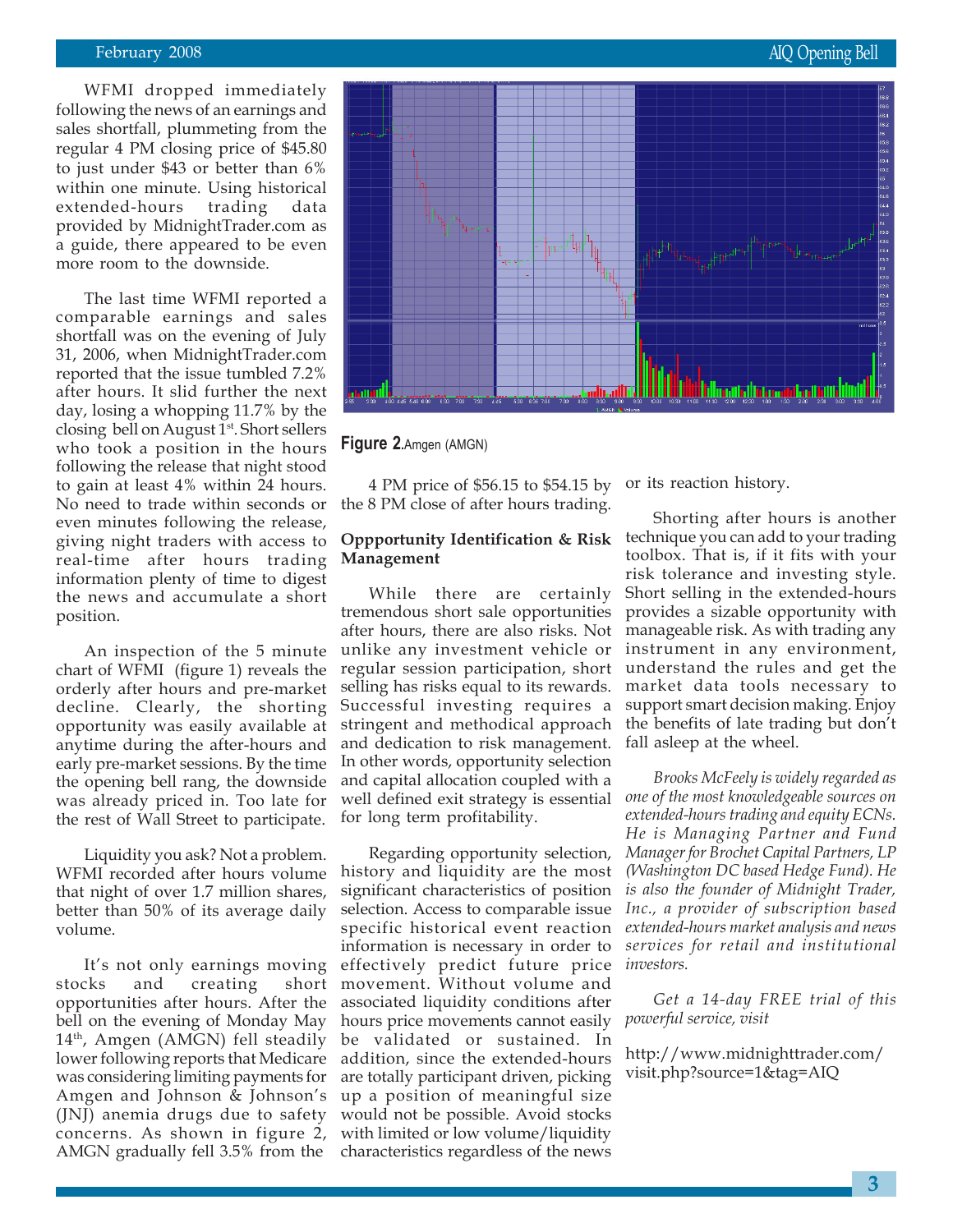# **Own Groups and Sectors AIQ Industry Group Analysis and Creating your**

n addition to standard tools, AIQ TradingExpert Pro has some unique features that nearly every user would find beneficial. This is the second of a three-part series of articles covering features that every TradingExpert user should know how to use. I

The first article in the series (December 2002) covered list management and its many benefits. In this article, we'll demonstrate the benefits of creating industry groups specific to your trading needs.

TradingExpert comes with two industry group structures, the Standard & Poor's structure and the AIQALL structure. The software also has the ability to create new industry group structures. Those who use standard analysis tools may think creating industry groups is unimportant, but we'll show that almost every user can benefit from AIQ's industry group tools.

People who perform a top-down

**"***People who perform a top-down analysis (sector to group to stock) find AIQ's group analysis capabilities very important…Most people, however, are bottom-up traders. The group analysis feature in TradingExpert Pro is important for bottom-up traders as well.***"**

analysis obviously find AIQ's group analysis capabilities very important. These people first analyze industry sectors and groups and then pick stocks within the attractive groups. Most people, however, are bottomup traders. They screen a broad da-

ter feel of the market environment, one could further break down the market to growth and value components.

**Figure 1** shows a Growth industry group and a Value industry group. Notice in March to May that the



**Figure 1.** Daily charts of two indexes (Growth and Value) showing comparison of price activity. Trendlines indicate periods when performance of two groups differed significantly.

tabase of stocks trying to find attractive trades. The group analysis feature in TradingExpert Pro is important for bottom-up traders as well.

> Let's look at an example that demonstrates the usefulness of AIQ's group analysis capability. When analyzing the market's health, almost everyone graphs the Dow, S&P 500, and the Nasdaq Composite. To get a bet

Growth group lost value while at the same time the Value group moved slightly higher. In September to December, however, the Value group moved sideways but the Growth group moved sharply higher.

This Growth/Value group analysis can play an important role when evaluating the market's health. When value stocks outperform, then that implies that your analysis should emphasize low PE or high yielding securities. When growth stocks outperform, then that implies that high relative strength or technology stocks are in favor. Then again, when both groups head ower, as they did in May to October, then the market's health is at its worst.

Some may say that you can do the same analysis by following market indexes that track growth and value stocks. That's true but by creating AIQ groups you can control which stocks comprise the index and you can *Contnued on page 6*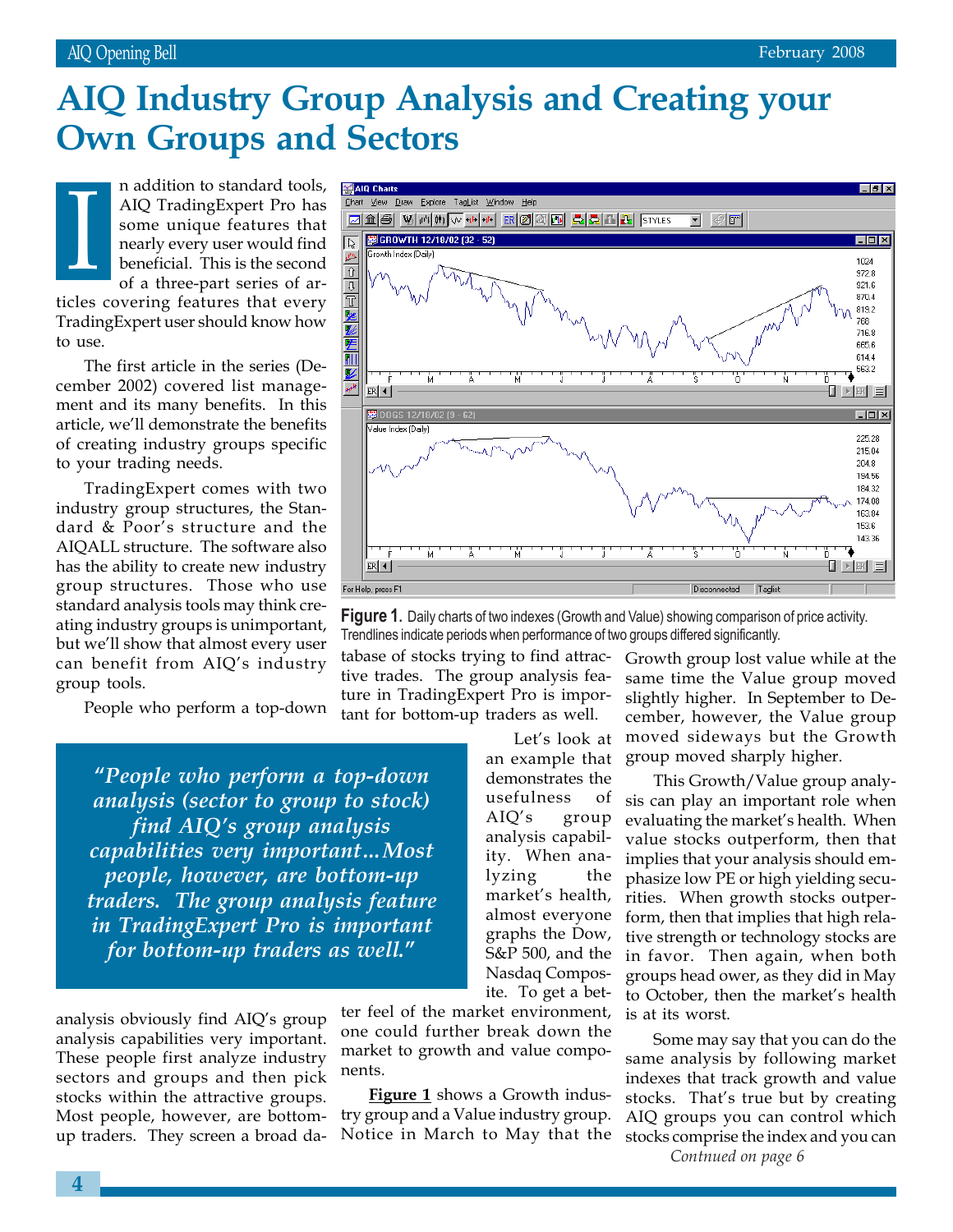| February 13th<br>Analyzing Current Market Conditions, and Specific Trading Setups<br>Presenter - Steve Palmquist, daisydogger.com<br>Time 1:00 - 1:30pm EST<br>cost FREE<br>http://prowebinars.epopcentral.com/?join=W32<br>February 18th<br>Learn Market clues and how to identify market movers with AIQ<br>Presenter - jason Campbell, TheMoneyCharts.com<br>Time 4:30pm EST<br>cost FREE<br>http://prowebinars.epopcentral.com/?join=J67<br>February 19th<br>Successful Options Trading Strategy - The Options Hunter.<br>Presenter - Dale Wheatley, The Options Hunter<br>Time 7:00 - 8:00pm EST<br>cost FREE<br>http://prowebinars.epopcentral.com/?join=R53<br>February 14th, 21st and 27th<br><b>Options Hunter Subscription Webinar Service</b><br>Presenter - Dale Wheatley, The Options Hunter<br>Time 7:00 - 8:00pm EST cost \$99/mo.<br>http://www.theoptionshunter.com | <b>AIQ Webinars January 2008</b> |  |  |  |  |  |  |  |  |
|--------------------------------------------------------------------------------------------------------------------------------------------------------------------------------------------------------------------------------------------------------------------------------------------------------------------------------------------------------------------------------------------------------------------------------------------------------------------------------------------------------------------------------------------------------------------------------------------------------------------------------------------------------------------------------------------------------------------------------------------------------------------------------------------------------------------------------------------------------------------------------------|----------------------------------|--|--|--|--|--|--|--|--|
|                                                                                                                                                                                                                                                                                                                                                                                                                                                                                                                                                                                                                                                                                                                                                                                                                                                                                      |                                  |  |  |  |  |  |  |  |  |
|                                                                                                                                                                                                                                                                                                                                                                                                                                                                                                                                                                                                                                                                                                                                                                                                                                                                                      |                                  |  |  |  |  |  |  |  |  |
|                                                                                                                                                                                                                                                                                                                                                                                                                                                                                                                                                                                                                                                                                                                                                                                                                                                                                      |                                  |  |  |  |  |  |  |  |  |
|                                                                                                                                                                                                                                                                                                                                                                                                                                                                                                                                                                                                                                                                                                                                                                                                                                                                                      |                                  |  |  |  |  |  |  |  |  |
|                                                                                                                                                                                                                                                                                                                                                                                                                                                                                                                                                                                                                                                                                                                                                                                                                                                                                      |                                  |  |  |  |  |  |  |  |  |
|                                                                                                                                                                                                                                                                                                                                                                                                                                                                                                                                                                                                                                                                                                                                                                                                                                                                                      |                                  |  |  |  |  |  |  |  |  |
|                                                                                                                                                                                                                                                                                                                                                                                                                                                                                                                                                                                                                                                                                                                                                                                                                                                                                      |                                  |  |  |  |  |  |  |  |  |
|                                                                                                                                                                                                                                                                                                                                                                                                                                                                                                                                                                                                                                                                                                                                                                                                                                                                                      |                                  |  |  |  |  |  |  |  |  |
|                                                                                                                                                                                                                                                                                                                                                                                                                                                                                                                                                                                                                                                                                                                                                                                                                                                                                      |                                  |  |  |  |  |  |  |  |  |
|                                                                                                                                                                                                                                                                                                                                                                                                                                                                                                                                                                                                                                                                                                                                                                                                                                                                                      |                                  |  |  |  |  |  |  |  |  |
|                                                                                                                                                                                                                                                                                                                                                                                                                                                                                                                                                                                                                                                                                                                                                                                                                                                                                      |                                  |  |  |  |  |  |  |  |  |
|                                                                                                                                                                                                                                                                                                                                                                                                                                                                                                                                                                                                                                                                                                                                                                                                                                                                                      |                                  |  |  |  |  |  |  |  |  |
|                                                                                                                                                                                                                                                                                                                                                                                                                                                                                                                                                                                                                                                                                                                                                                                                                                                                                      |                                  |  |  |  |  |  |  |  |  |
|                                                                                                                                                                                                                                                                                                                                                                                                                                                                                                                                                                                                                                                                                                                                                                                                                                                                                      |                                  |  |  |  |  |  |  |  |  |
|                                                                                                                                                                                                                                                                                                                                                                                                                                                                                                                                                                                                                                                                                                                                                                                                                                                                                      |                                  |  |  |  |  |  |  |  |  |
|                                                                                                                                                                                                                                                                                                                                                                                                                                                                                                                                                                                                                                                                                                                                                                                                                                                                                      |                                  |  |  |  |  |  |  |  |  |
|                                                                                                                                                                                                                                                                                                                                                                                                                                                                                                                                                                                                                                                                                                                                                                                                                                                                                      |                                  |  |  |  |  |  |  |  |  |
|                                                                                                                                                                                                                                                                                                                                                                                                                                                                                                                                                                                                                                                                                                                                                                                                                                                                                      |                                  |  |  |  |  |  |  |  |  |
|                                                                                                                                                                                                                                                                                                                                                                                                                                                                                                                                                                                                                                                                                                                                                                                                                                                                                      |                                  |  |  |  |  |  |  |  |  |
|                                                                                                                                                                                                                                                                                                                                                                                                                                                                                                                                                                                                                                                                                                                                                                                                                                                                                      |                                  |  |  |  |  |  |  |  |  |
|                                                                                                                                                                                                                                                                                                                                                                                                                                                                                                                                                                                                                                                                                                                                                                                                                                                                                      |                                  |  |  |  |  |  |  |  |  |

### **Note for Options Hutner subscribers:**

**Options Hunter Subscription Webinar Service** schediled for February 28th will now be presented on Wednesday February 27th

| <b>STOCK DATA MAINTENANCE</b>                                                                                                      |                                                                                     |                                        |                                                                      | <b>FEBRUARY EARNINGS CALENDAR</b>                                                                        |                                                             |                                                                                                               |                      |
|------------------------------------------------------------------------------------------------------------------------------------|-------------------------------------------------------------------------------------|----------------------------------------|----------------------------------------------------------------------|----------------------------------------------------------------------------------------------------------|-------------------------------------------------------------|---------------------------------------------------------------------------------------------------------------|----------------------|
| The following table shows stock splits:<br><b>Stock</b><br>Ticker<br><b>Split</b><br>Approx. Date                                  |                                                                                     |                                        |                                                                      | The following table shows some<br>major stocks earnings dates                                            |                                                             |                                                                                                               |                      |
| Cummins<br>Graham Corp<br><b>Standard Parking</b><br>Foster Wheeler<br>Medco Health Solutns<br><b>Bolt Technology</b>              | <b>CMI</b><br><b>GHM</b><br><b>STAN</b><br><b>FWLT</b><br><b>MHS</b><br><b>BOLT</b> | 2:1<br>5:4<br>2:1<br>2:1<br>2:1<br>3:2 | 01/03/08<br>01/03/08<br>01/18/08<br>01/22/08<br>01/25/08<br>01/31/08 | <b>Stock</b><br>Coca-Cola Ent.<br><b>Credit Suisse</b><br>Schering-Plough<br>Deere & Company<br>Goodyear | Ticker<br><b>CCE</b><br>CS<br><b>SGP</b><br>DE<br><b>GT</b> | Time<br>Before Mkt 02/12/08<br>Before Mkt 02/12/08<br>Before Mkt 02/12/08<br>not avail<br>Before Mkt 02/14/08 | Date<br>02/13/08     |
| S&P 500 Changes                                                                                                                    |                                                                                     |                                        |                                                                      | <b>UBS</b><br>Hewlett Packard<br>Wal-Mart                                                                | UBS<br><b>HPQ</b><br><b>WMT</b>                             | Before Mkt 02/14/08<br>not avail<br>not avail                                                                 | 02/19/08<br>02/19/08 |
| <b>Changes to the S&amp;P 500 Index</b><br><b>Additions: Cameron International (CAM)</b><br>Deletions: Harrahs Entertainment (HET) |                                                                                     |                                        | Garmin<br>Universal Health                                           | <b>GRMN</b><br><b>UHS</b>                                                                                | Before Mkt 02/20/08<br>After mkt                            | 02/28/08                                                                                                      |                      |
| AIQ updates the S&P 500 groups and sectors on a<br>regular basis, to find out more visit<br>http://www.aiqsystems.com/lists.htm    |                                                                                     |                                        |                                                                      |                                                                                                          |                                                             |                                                                                                               |                      |
|                                                                                                                                    |                                                                                     |                                        |                                                                      |                                                                                                          |                                                             |                                                                                                               | 5                    |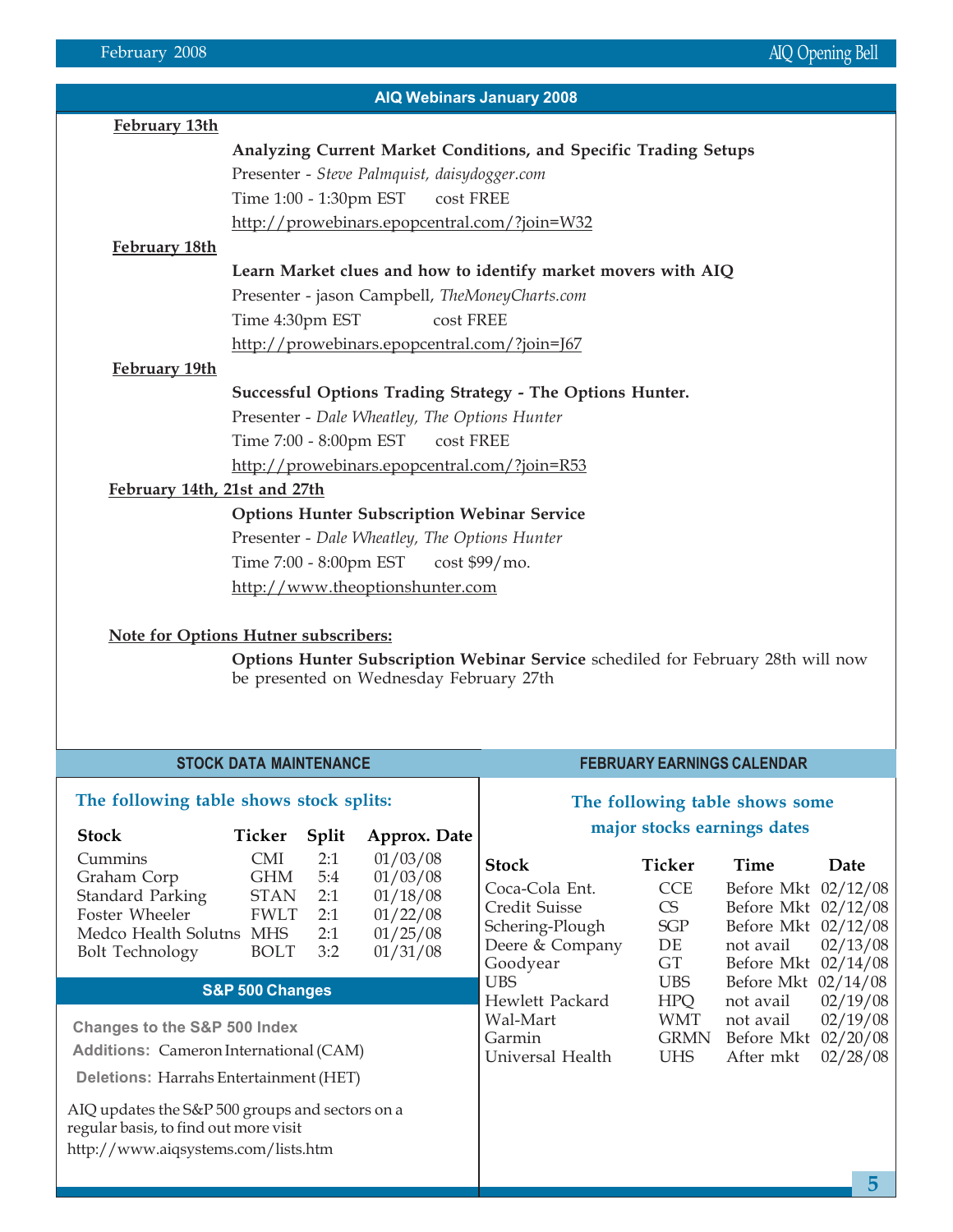ume data calculated from<br>stocks in the index. control which stocks comprise the index and you can see volume data calculated from the

A similar analysis can be done on the stocks in your portfolio. By creating a group of the stocks your trading system selects, you can see when the system outperforms the market indexes and when the system struggles. It helps tell you when you want to be active in your trading and when you should sit on the sidelines.

Groups can also be created to track mutual funds. By creating industry groups based on the 10 largest stock holdings of the mutual funds, one can analyze these surrogate groups using both price and volumebased indicators. To create a surrogate mutual fund group, first build a list of the 10 stocks and then create an index for this group of tickers. (For detailed instructions on creating an industry group, see below.) Let's look at an example. The top



**Figure 2.** Daily charts of Rydex Health Care Fund (bottom) and a surrogate group created from the fund's 10 largest stock holdings (top). Comparison shows how closely the surrogate group tracks the actual fund.

help analyze the Health Care fund. Whereas mutual funds only have closing prices, surrogate groups have high, low, and closing prices. They also have volume data. With volume data, we have access to volume-based indicators such

> as Money Flow, On Balance Volume, and the Positive Volume Index.

Learning how to create a group structure is a useful process for all AIQ users. If you can successfully create a

*"Groups can also be created to track mutual funds. By creating industry groups based on the 10 largest stock holdings of the mutual funds, one can analyze these surrogate groups using both price and volume-based indicators."*

graph in **Figure 2** is a surrogate group calculated from the 10 largest stock holdings for the Rydex Health Care mutual fund. The bottom graph shows the actual fund. Notice how similar the price movement of the actual fund is compared to the surrogate group.

With the surrogate group created, we have more tools to structure, then you have mastered the Data Manager. Building an industry group is done with three easy steps.

**Step 1.** Create a list name. In the Data Manager, click *List* and then *New*. Enter a list name and click *OK*. For this exercise, we created a group structure that has a growth and value group as shown in Figure 1. We called our list "Styles."

**Step 2.** Create a group ticker. In

 Data Manager, click *Ticker* and *New*. Enter a ticker for the new group. Make sure the ticker symbol isn't the same as an existing stock's symbol. Click *Group* and then *OK*. Drag the group name to the left side of the Data Manager and drop it on the list name.

**Step 3**. Enter the stock symbols that comprise the group. In the panel on left side of the Data Manager window, single-click on the group ticker symbol which appears just below the list name. With the ticker highlighted, click *List* and *Insert Tickers*. Enter the ticker symbols that you want in the group separated by semicolons.

The next time you download data, indices for the groups will automatically be calculated. You can also calculate the groups by going to the Data Manager and clicking *Utilities* and *Compute Group/ Sector Indices*. Highlight the list name and click *OK*.

 Whether you use the group feature to spot the rotation of industry groups or whether you use the feature to track the performance of a set of stocks, performing group analysis helps you to better understand the market.